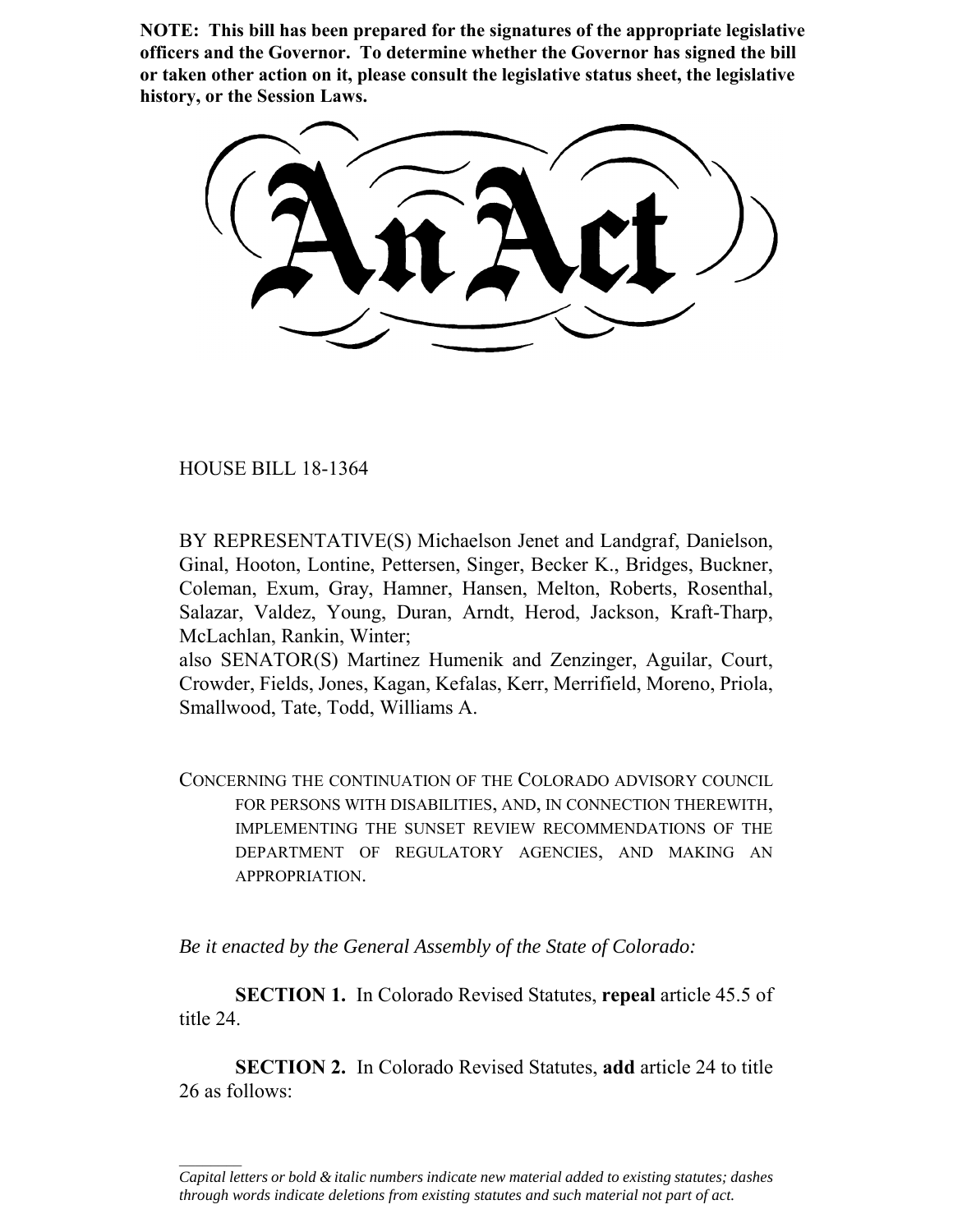# **ARTICLE 24 Colorado Advisory Council for Persons with Disabilities**

**26-24-101. Legislative declaration.** (1) THE GENERAL ASSEMBLY FINDS AND DECLARES THAT:

(a) NEARLY A HALF MILLION COLORADANS HAVE ONE OR MORE PHYSICAL, MENTAL, OR DEVELOPMENTAL DISABILITIES;

(b) PERSONS WITH DISABILITIES ARE OFTEN SUBJECT TO DISCRIMINATION IN THE AREAS OF TELECOMMUNICATIONS, PUBLIC SERVICES, PUBLIC ACCOMMODATIONS OPERATED BY PRIVATE ENTITIES, AND EMPLOYMENT; AND

(c) THE FEDERAL "AMERICANS WITH DISABILITIES ACT OF 1990", 42 U.S.C. SEC. 12101 ET SEQ., AS AMENDED, ESTABLISHED PRINCIPLES AND GUIDELINES REGARDING PERSONS WITH DISABILITIES.

(2) THEREFORE, IT IS IN THE BEST INTERESTS OF THE STATE OF COLORADO TO STRIVE TO ENSURE EQUALITY OF OPPORTUNITY, INDEPENDENT LIVING, AND ECONOMIC SELF-SUFFICIENCY FOR ALL OF THE STATE'S CITIZENS, INCLUDING PERSONS WITH DISABILITIES.

**26-24-102. Definitions.** AS USED IN THIS ARTICLE 24 UNLESS THE CONTEXT OTHERWISE REQUIRES:

(1) "COUNCIL" MEANS THE COLORADO ADVISORY COUNCIL FOR PERSONS WITH DISABILITIES CREATED IN SECTION 26-24-103.

(2) "PERSON WITH A DISABILITY" MEANS A PERSON WHO:

(a) HAS A PHYSICAL OR MENTAL IMPAIRMENT OR CHRONIC MEDICAL CONDITION THAT SUBSTANTIALLY LIMITS ONE OR MORE OF HIS OR HER MAJOR LIFE ACTIVITIES;

(b) HAS A RECORD OF SUCH AN IMPAIRMENT; OR

(c) IS REGARDED AS HAVING SUCH AN IMPAIRMENT.

PAGE 2-HOUSE BILL 18-1364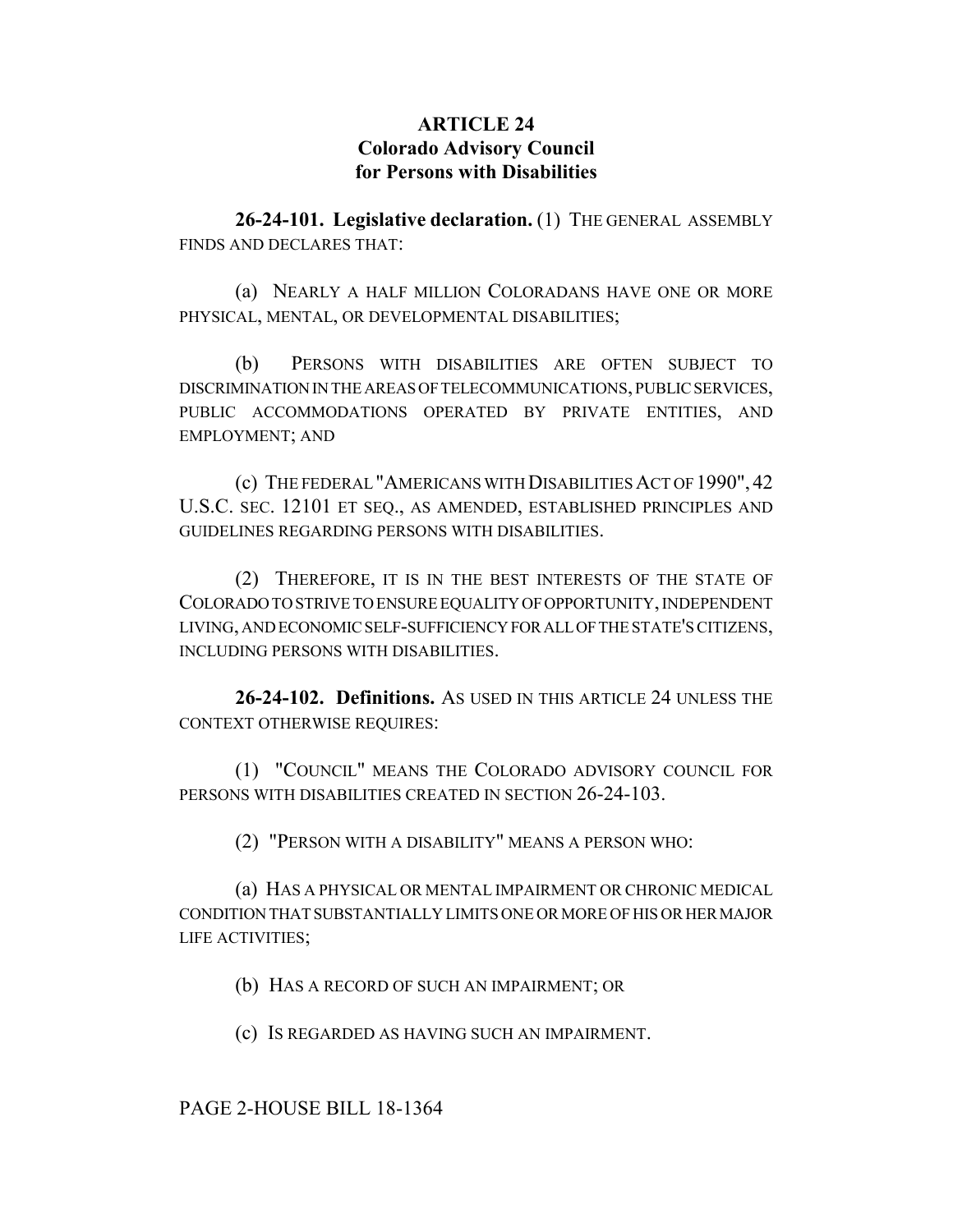**26-24-103. Colorado advisory council for persons with disabilities - creation - appointments - meetings.** (1) THE COLORADO ADVISORY COUNCIL FOR PERSONS WITH DISABILITIES IS CREATED IN THE STATE DEPARTMENT.

(2) THE COUNCIL CONSISTS OF SEVEN VOTING MEMBERS AND THREE NONVOTING MEMBERS AND MUST REFLECT STATEWIDE PARTICIPATION AND A COMMITMENT TO THE INCLUSION OF PERSONS WITH DISABILITIES AS FOLLOWS:

(a) VOTING MEMBERS INCLUDE:

(I) TWO MEMBERS SELECTED BY THE GOVERNOR; AND

(II) FIVE MEMBERS SELECTED BY THE EXECUTIVE DIRECTOR FOLLOWING A PUBLIC APPLICATION PROCESS FOR CANDIDATES. OF THE FIVE MEMBERS SELECTED PURSUANT TO THIS SUBSECTION  $(2)(a)(II)$ , AT LEAST THREE MUST BE EITHER A PERSON WITH A DISABILITY OR A FAMILY MEMBER OF A PERSON WITH A DISABILITY; AND

(b) THREE NONVOTING MEMBERS, AS APPOINTED BY THE EXECUTIVE DIRECTOR, WHO MUST REPRESENT THREE SEPARATE TYPES OF ORGANIZATIONS THAT PROVIDE SERVICES TO THE DISABILITY COMMUNITY.

(3) COUNCIL MEMBERS APPOINTED PURSUANT TO SUBSECTION (2)(a)(I) OF THIS SECTION SHALL SERVE THREE-YEAR TERMS, AND COUNCIL MEMBERS APPOINTED PURSUANT TO SUBSECTIONS  $(2)(a)(II)$  AND  $(2)(b)$  OF THIS SECTION SHALL SERVE TWO-YEAR TERMS. SUBSEQUENTLY APPOINTED MEMBERS SHALL SERVE TWO-YEAR TERMS.

(4) THE ORIGINAL APPOINTING ENTITY SHALL APPOINT A QUALIFIED PERSON TO FILL A VACANCY ON THE COUNCIL FOR THE REMAINDER OF ANY UNEXPIRED TERM. IF THE ORIGINAL APPOINTING ENTITY DOES NOT APPOINT A PERSON TO FILL THE VACANCY WITHIN SIXTY DAYS AFTER THE DATE THE VACANCY ARISES, THE SPEAKER OF THE HOUSE OF REPRESENTATIVES AND THE PRESIDENT OF THE SENATE, WITHIN NINETY DAYS AFTER THE DATE THE VACANCY ARISES, SHALL JOINTLY APPOINT A QUALIFIED PERSON TO FILL THE VACANCY. IF THE SPEAKER OF THE HOUSE OF REPRESENTATIVES AND THE PRESIDENT OF THE SENATE DO NOT APPOINT A PERSON TO FILL THE VACANCY WITHIN THE NINETY-DAY PERIOD, THE COUNCIL, BY A MAJORITY VOTE, SHALL

PAGE 3-HOUSE BILL 18-1364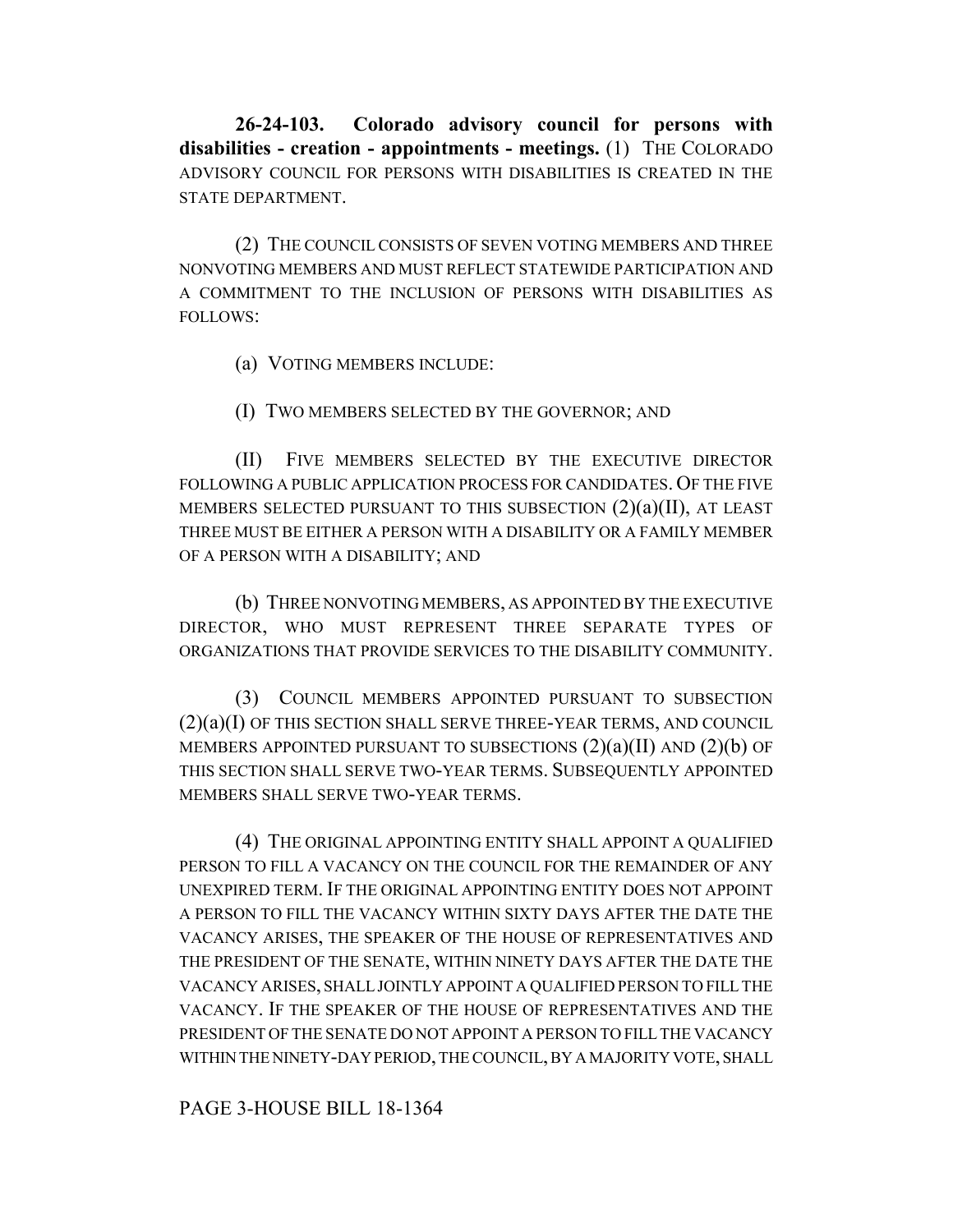#### APPOINT A QUALIFIED PERSON TO FILL THE VACANCY.

(5) THE COUNCIL SHALL CONVENE ITS FIRST MEETING ON OR BEFORE AUGUST 1, 2018, AND MEET AT LEAST QUARTERLY THEREAFTER. THE MEETINGS OF THE COUNCIL SHALL ALSO BE HELD ON CALL OF THE CHAIR OR AT THE REQUEST OF AT LEAST THREE MEMBERS OF THE COUNCIL. THE MEMBERS OF THE COUNCIL SHALL SELECT THE COUNCIL CHAIR AT THE FIRST MEETING. THE COUNCIL SHALL PROVIDE SUFFICIENT ADVANCE NOTICE OF EACH QUARTERLY MEETING TO THE INDIVIDUAL EMPLOYED BY EACH STATE DEPARTMENT WHO IS RESPONSIBLE FOR COORDINATING DEPARTMENTAL ACTIONS RELATED TO THE FEDERAL "AMERICANS WITH DISABILITIES ACT OF 1990", 42 U.S.C. 12101 ET SEQ., AS AMENDED, SO THAT SUCH INDIVIDUALS CAN ATTEND THE QUARTERLY MEETINGS AND PROVIDE UPDATES TO THE COUNCIL ON INDIVIDUAL DEPARTMENTS' PROGRAMS AND ACCESSIBILITY ISSUES.

(6) EXCEPT AS PROVIDED FOR IN SECTION 2-2-326, COUNCIL MEMBERS SHALL NOT RECEIVE COMPENSATION FOR THEIR TIME BUT MAY BE REIMBURSED FOR ACTUAL AND NECESSARY EXPENSES, INCLUDING AN ALLOWANCE FOR MILEAGE AS PROVIDED IN SECTION 24-9-104 (2) AND ANY REASONABLE AND NECESSARY EXPENSES ASSOCIATED WITH PROVIDING ACCOMMODATIONS FOR A COUNCIL MEMBER'S DISABILITY.

(7) THE STATE DEPARTMENT SHALL PROVIDE STAFF SUPPORT TO THE COUNCIL AS NECESSARY.

**26-24-104. Powers and duties of the council.** (1) THE COUNCIL HAS THE FOLLOWING POWERS, FUNCTIONS, AND DUTIES:

(a) RECOMMENDING AND REVIEWING LEGISLATION, THROUGH THE STATE DEPARTMENT, RELATED TO ACCESSIBILITY, SERVICES AND SUPPORTS, AND OTHER ISSUES CONCERNING THE DISABILITY COMMUNITY;

(b) CONDUCTING INFORMAL REVIEWS OF VARIOUS STATE DEPARTMENTS RELATED TO ACCESSIBILITY ISSUES RELATED TO PERSONS WITH DISABILITIES;

(c) CREATING AND MAINTAINING A WEBSITE THAT INCLUDES RESOURCES FOR PERSONS WITH DISABILITIES;

## PAGE 4-HOUSE BILL 18-1364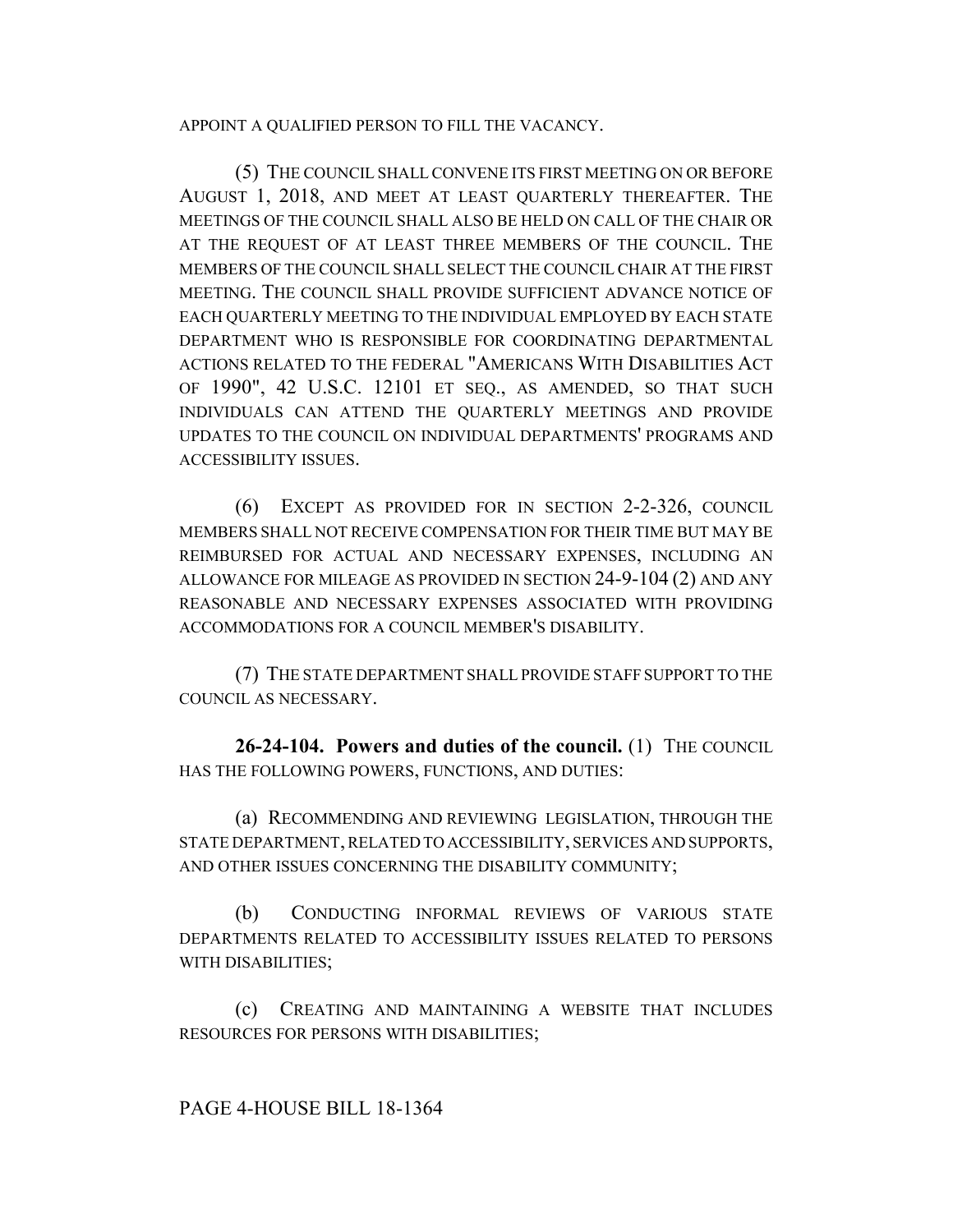(d) MAINTAINING A CURRENT LIST OF THE INDIVIDUAL EMPLOYED BY EACH STATE DEPARTMENT WHO IS RESPONSIBLE FOR COORDINATING DEPARTMENTAL ACTIONS RELATED TO THE FEDERAL "AMERICANS WITH DISABILITIES ACT OF 1990", 42 U.S.C. 12101 ET SEQ., AS AMENDED;

(e) COORDINATING WITH STATE BOARDS, ADVISORY COUNCILS, AND COMMISSIONS ESTABLISHED FOR OR RELATED TO PERSONS WITH DISABILITIES;

(f) ISSUING AN ANNUAL REPORT TO THE GOVERNOR AND GENERAL ASSEMBLY ON THE STATE'S PROGRAMS, SERVICES, AND POLICIES AFFECTING AND ADDRESSING PERSONS WITH DISABILITIES;

(g) MONITORING THE STATE'S IMPLEMENTATION OF TITLE II OF THE FEDERAL "AMERICANS WITH DISABILITIES ACT OF 1990", 42 U.S.C. 12101 ET SEQ., AS AMENDED;

(h) ACTING AS AN ADDITIONAL ENTRY POINT FOR PUBLIC GRIEVANCES REGARDING DISABILITY ISSUES AND REFERRING THOSE GRIEVANCES TO THE APPROPRIATE STATE AGENCY OR PERSONNEL;

(i) COORDINATING EFFORTS AND RESPONSIBILITIES RELATED TO THE DISABLED PARKING EDUCATION PROGRAMS PURSUANT TO SECTIONS 42-1-227 AND 42-3-204; AND

(j) CONDUCTING RESEARCH CONCERNING HOW TO MAKE COLORADO THE BEST STATE FOR PERSONS WITH DISABILITIES, INCLUDING BUT NOT LIMITED TO RESEARCH ON HOUSING, TRANSPORTATION, EMPLOYMENT, EDUCATION, AND HEALTH CARE ISSUES AS THOSE ISSUES RELATE TO PERSONS WITH DISABILITIES.

**26-24-105. Gifts, grants, and donations.** THE COUNCIL IS AUTHORIZED TO RECEIVE AND EXPEND GIFTS, GRANTS, AND DONATIONS FROM INDIVIDUALS, PRIVATE ORGANIZATIONS, FOUNDATIONS, OR ANY GOVERNMENTAL UNIT; EXCEPT THAT THE COUNCIL MAY NOT ACCEPT A GIFT, GRANT, OR DONATION IF IT IS SUBJECT TO CONDITIONS THAT ARE INCONSISTENT WITH THIS ARTICLE 24 OR ANY OTHER LAW OF THIS STATE.

**26-24-106. Repeal of article.** THIS ARTICLE 24 IS REPEALED, EFFECTIVE SEPTEMBER 1, 2023. PRIOR TO REPEAL, THE COUNCIL MUST BE

## PAGE 5-HOUSE BILL 18-1364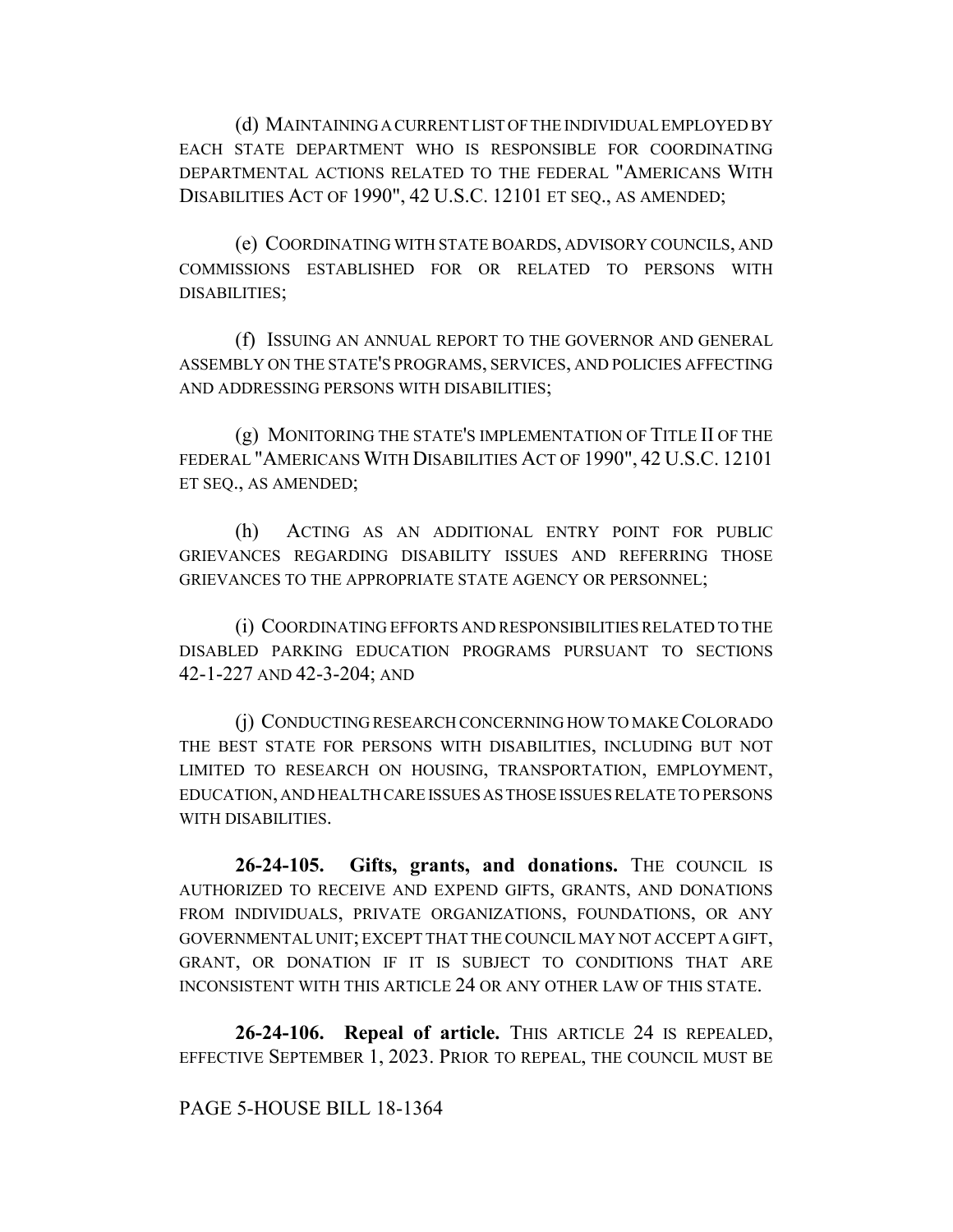REVIEWED, AS PROVIDED IN SECTION 2-3-1203.

**SECTION 3.** In Colorado Revised Statutes, 2-3-1203, **repeal**  $(6)(a)(III)$ ; and **add**  $(14)(a)(IX)$  as follows:

**2-3-1203. Sunset review of advisory committees - legislative declaration - definition - repeal.** (6) (a) The following statutory authorizations for the designated advisory committees will repeal on July 1, 2018:

(III) The Colorado advisory council for persons with disabilities created in section 24-45.5-103, C.R.S.;

(14) (a) The following statutory authorizations for the designated advisory committees are scheduled for repeal on September 1, 2023:

(IX) THE COLORADO ADVISORY COUNCIL FOR PERSONS WITH DISABILITIES CREATED IN SECTION 26-24-103.

**SECTION 4.** In Colorado Revised Statutes, 19-3.5-104, **amend** (2) introductory portion and  $(2)(c)$  as follows:

**19-3.5-104. Colorado children's trust fund board - creation members.** (2) The board shall consist CONSISTS of nine members, as follows:

(c) Six persons appointed by the governor and confirmed by the senate, five of whom shall be knowledgeable in the area of child abuse prevention and represent some of the following areas: Law enforcement; medicine; law; business; mental health; domestic relations; child abuse prevention; education; and social work; and one who shall be IS a parent or a representative of a parent organization. In making appointments to the board, the governor is encouraged to include representation by at least one member who is a person with a disability, as defined in section 24-45.5-102  $(2)$ , C.R.S. SECTION 24-34-301 (2.5), a family member of a person with a disability, or a member of an advocacy group for persons with disabilities, provided that the other requirements of this paragraph (c) SUBSECTION  $(2)(c)$  are met.

**SECTION 5.** In Colorado Revised Statutes, 24-32-706, **amend** (1)

PAGE 6-HOUSE BILL 18-1364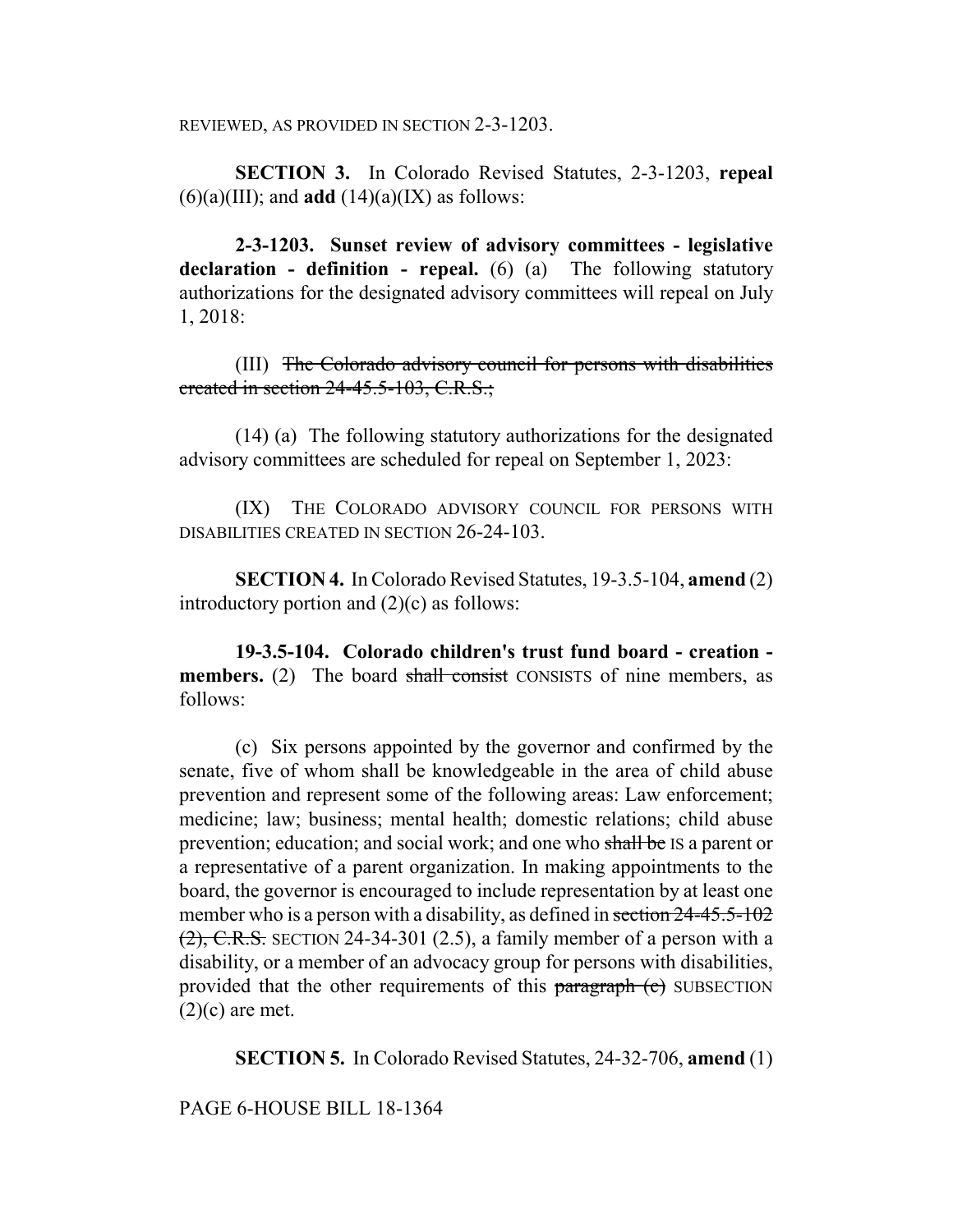as follows:

**24-32-706. State housing board.** (1) There is hereby created, within the division of housing, the state housing board. The board shall consist CONSISTS of seven members who shall be appointed by the governor for terms of four years each, except as provided in subsection (2) of this section. In making appointments to the board, the governor shall include representation by at least one member who is a person with a disability, as defined in section  $24-45.5-102$  (2) SECTION 24-34-301 (2.5), a family member of a person with a disability, or a member of an advocacy group for persons with disabilities.

**SECTION 6.** In Colorado Revised Statutes, 25-1-103, **amend** (1) as follows:

**25-1-103. State board of health created.** (1) There is hereby created a state board of health, referred to in this part 1 as the "board". which shall consist THE BOARD CONSISTS of nine members, of which one member shall MUST be appointed by the governor, with the consent of the senate, from each congressional district and the remainder from the state at large. A vacancy on the board occurs whenever any member moves out of the congressional district from which he OR SHE was appointed. A member who moves out of such congressional district shall promptly notify the governor of the date of such HIS OR HER move, but such THE notice is not a condition precedent to the occurrence of the vacancy. The governor shall fill the vacancy by appointment for the unexpired term. No more than five members of the board shall be members of the same major political party. Appointments made to take effect on January 1, 1983, shall be made in accordance with section 24-1-135. C.R.S. Appointments thereafter shall be ARE made, with the consent of the senate, for terms of four years each and shall be made so that no business or professional group shall constitute CONSTITUTES a majority of the board. In making appointments to the board, the governor is encouraged to include representation by at least one member who is a person with a disability, as defined in section  $24-45.5-102(2)$ , C.R.S. SECTION 24-34-301 (2.5), a family member of a person with a disability, or a member of an advocacy group for persons with disabilities if the other requirements of this subsection (1) are met.

**SECTION 7.** In Colorado Revised Statutes, 25.5-1-301, **amend** (1) as follows:

#### PAGE 7-HOUSE BILL 18-1364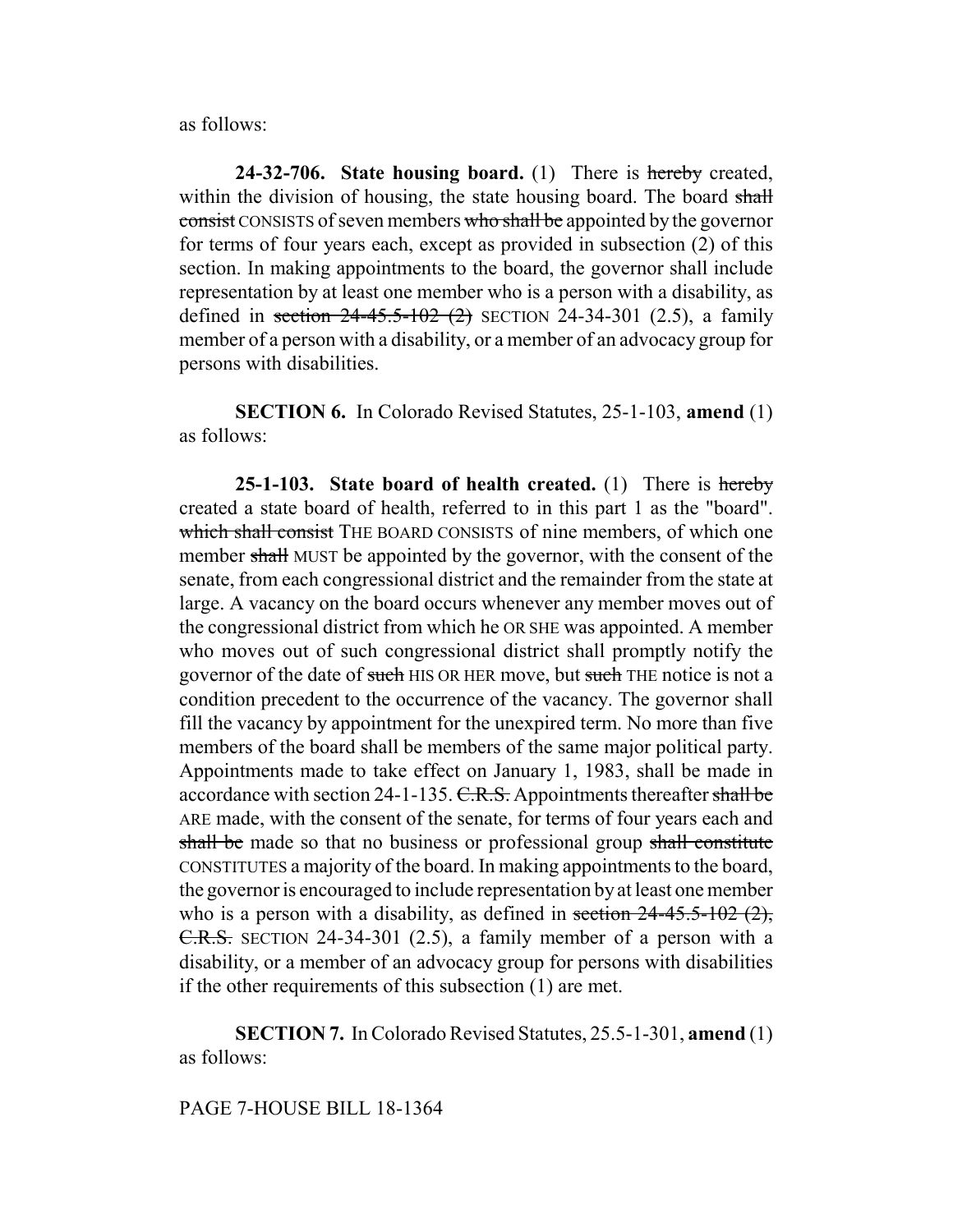**25.5-1-301. Medical services board - creation.** (1) There is hereby created in the state department a medical services board, referred to in this part 3 as the "board". which shall consist THE BOARD CONSISTS of eleven members appointed by the governor with the consent of the senate. The governor shall appoint persons to the board who have knowledge of medical assistance programs, and one or more of the appointments may include a person or persons who have received services through programs administered by the department within two years of the date of appointment. No more than six members of the board shall be members of the same political party. Of the eleven members appointed to the board, at least one shall MUST be appointed from each congressional district. In making appointments to the board, the governor shall include representation by at least one member who is a person with a disability, as defined in section 24-45.5-102 (2), C.R.S. SECTION 24-34-301 (2.5), a family member of a person with a disability, or a member of an advocacy group for persons with disabilities, provided that the other requirements of this subsection (1) are met.

**SECTION 8.** In Colorado Revised Statutes, 26-1-107, **amend** (1)(a) as follows:

**26-1-107. State board of human services - rules.** (1) (a) There is hereby created the state board of human services, REFERRED TO IN THIS SECTION AS THE "STATE BOARD". The state board shall consist CONSISTS of nine members each of whom shall be appointed by the governor, with the consent of the senate, for terms of four years each. In making appointments to the board, the governor shall include representation by at least one member who is a person with a disability, as defined in section 24-45.5-102  $(2)$ , C.R.S. SECTION 24-34-301 (2.5), a family member of a person with a disability, or a member of an advocacy group for persons with disabilities.

**SECTION 9.** In Colorado Revised Statutes, **amend** 27-65-131 as follows:

**27-65-131. Advisory board - service standards and rules.** An advisory board, REFERRED TO AS THE "BOARD" IN THIS SECTION, to the department is established for the purpose of assisting and advising the executive director in accordance with section 27-65-130 in the development of service standards and rules. The board consists of not less than eleven nor more than fifteen members appointed by the governor. The advisory

PAGE 8-HOUSE BILL 18-1364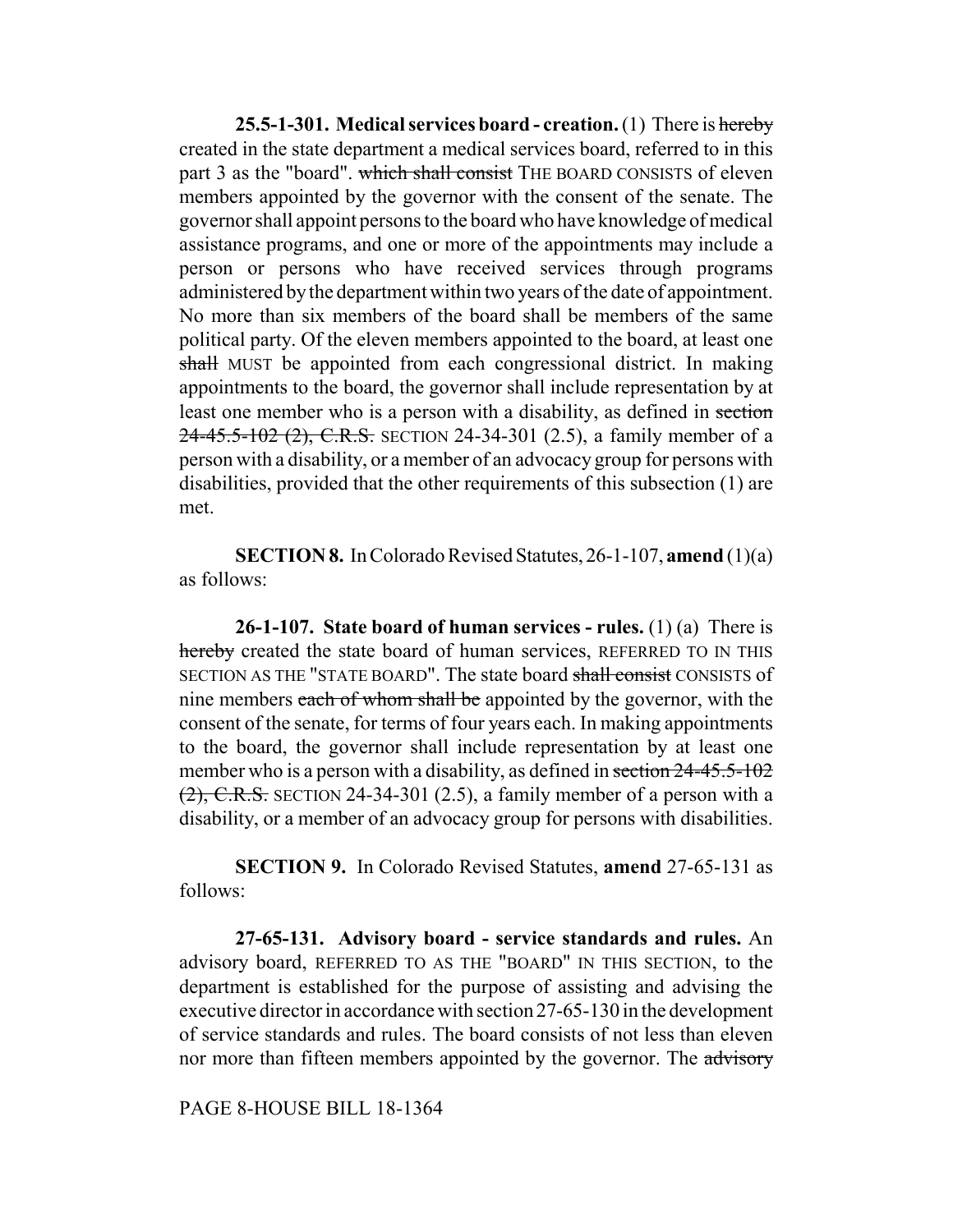board includes one representative each from the office of behavioral health, the department of human services, the department of public health and environment, the university of Colorado health sciences center, and a leading professional association of psychiatrists in this state; at least one member representing proprietary skilled health care facilities; one member representing nonprofit health care facilities; one member representing the Colorado bar association; one member representing consumers of services for persons with mental health disorders; one member representing families of persons with mental health disorders; one member representing children's health care facilities; and other persons from both the private and the public sectors who are recognized or known to be interested and informed in the area of the board's purpose and function. In making appointments to the board, the governor is encouraged to include representation by at least one member who is a person with a disability, as defined in section 24-45.5-102  $(2)$  SECTION 24-34-301 (2.5), a family member of a person with a disability, or a member of an advocacy group for persons with disabilities, provided that the other requirements of this section are met.

**SECTION 10.** In Colorado Revised Statutes, 42-1-227, **amend** (1) introductory portion; and **add** (2) as follows:

**42-1-227. Disabled parking education program.** (1) Subject to the availability of funds appropriated under TO THE DEPARTMENT OF HUMAN SERVICES PURSUANT TO section 42-1-226, the Colorado advisory council for persons with disabilities, created in section 24-45.5-103, C.R.S. SECTION  $26 - 24 - 103$ 

(2) (a) NOTWITHSTANDING THE PROVISIONS OF SUBSECTION (1) OF THIS SECTION, BEGINNING JANUARY 1, 2019, AND CONTINUING THROUGH JUNE 30, 2020, UNLESS OTHERWISE PROVIDED FOR IN SUBSECTION (2)(d) OF THIS SECTION, THE DEPARTMENT OF HUMAN SERVICES, REFERRED TO IN THIS SECTION AS THE "DEPARTMENT", SHALL DESIGNATE A COLORADO NONPROFIT ORGANIZATION, REFERRED TO IN THIS SUBSECTION (2) AS "NONPROFIT ORGANIZATION", TO PERFORM THE DUTIES AND RESPONSIBILITIES SET FORTH IN SUBSECTIONS  $(1)(a)$  and  $(1)(b)$  of this section concerning the DISABLED PARKING EDUCATION PROGRAM.THE DEPARTMENT IS AUTHORIZED TO APPROPRIATE ANY MONEY APPROPRIATED PURSUANT TO SECTION 42-1-226 TO THE NONPROFIT ORGANIZATION DESIGNATED PURSUANT TO SUBSECTION (2)(b) OF THIS SECTION, AND SHALL DISTRIBUTE SUCH MONEY TO THE DESIGNATED NONPROFIT ORGANIZATION ON OR BEFORE NOVEMBER

PAGE 9-HOUSE BILL 18-1364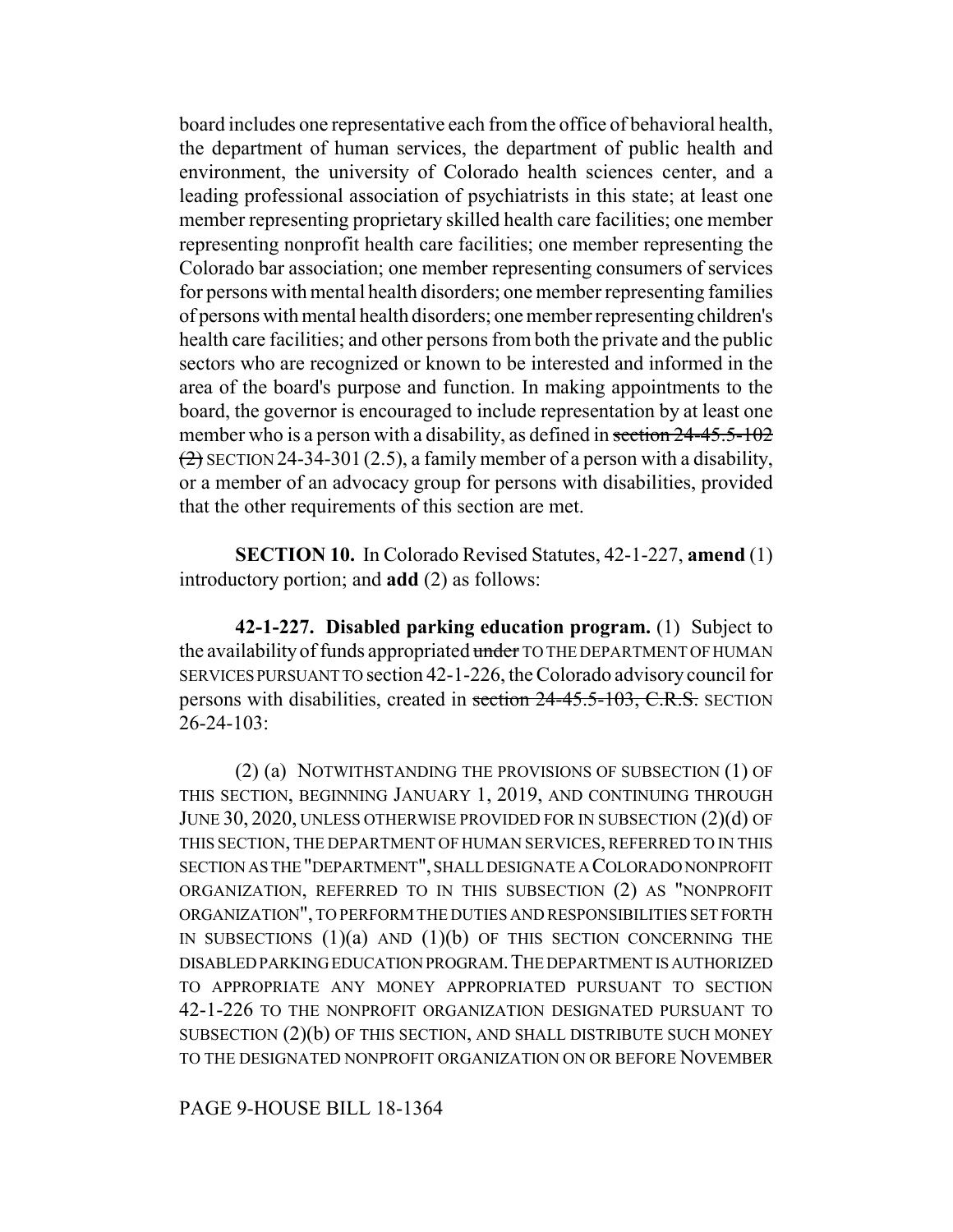1, 2018.

(b) ON OR BEFORE SEPTEMBER 1, 2018, AN INTERESTED NONPROFIT ORGANIZATION SHALL SUBMIT AN APPLICATION TO THE DEPARTMENT TO BECOME THE DESIGNATED NONPROFIT ORGANIZATION. ON OR BEFORE OCTOBER 1,2018, THE DEPARTMENT SHALL DESIGNATE A SINGLE NONPROFIT ORGANIZATION TO ADMINISTER THE DISABLED PARKING EDUCATION PROGRAM, AFTER CONSIDERATION OF THE FOLLOWING CRITERIA:

(I) WHETHER MORE THAN FIFTY PERCENT OF THE NONPROFIT ORGANIZATION'S BOARD HAS A DISABILITY;

(II) WHETHER MORE THAN THIRTY-THREE PERCENT OF THE NONPROFIT ORGANIZATION'S BOARD QUALIFIES FOR DISABLED PARKING;

(III) WHETHER MORE THAN THIRTY-THREE PERCENT OF THE NONPROFIT ORGANIZATION'S BOARD HAS MARKETING OR ADVERTISING EXPERIENCE;

(IV) WHETHER THE NONPROFIT ORGANIZATION'S BOARD HAS A DISABLED VETERAN;

(V) THE LEVEL OF THE NONPROFIT ORGANIZATION'S SUBJECT MATTER EXPERTISE; AND

(VI) THE NONPROFIT ORGANIZATION'S WILLINGNESS TO PROVIDE IN-KIND OR OTHER CONTRIBUTIONS TO THE DISABLED PARKING EDUCATION PROGRAM.

(c) ON OR BEFORE DECEMBER 1, 2019, THE COLORADO ADVISORY COUNCIL FOR PERSONS WITH DISABILITIES, CREATED IN SECTION 26-24-103, SHALL MAKE A RECOMMENDATION TO THE DEPARTMENT CONCERNING WHETHER OR NOT THE DESIGNATED NONPROFIT ORGANIZATION MUST CONTINUE TO ADMINISTER THE DISABLED PARKING EDUCATION PROGRAM. ON OR BEFORE DECEMBER 31, 2019, THE DEPARTMENT SHALL DETERMINE WHETHER TO CONTINUE TO DESIGNATE THE NONPROFIT ORGANIZATION AS THE ENTITY TO ADMINISTER THE DISABLED PARKING EDUCATION PROGRAM; HOWEVER, UNDER NO CIRCUMSTANCE MAY THE DESIGNATION CONTINUE AFTER JULY 1, 2020.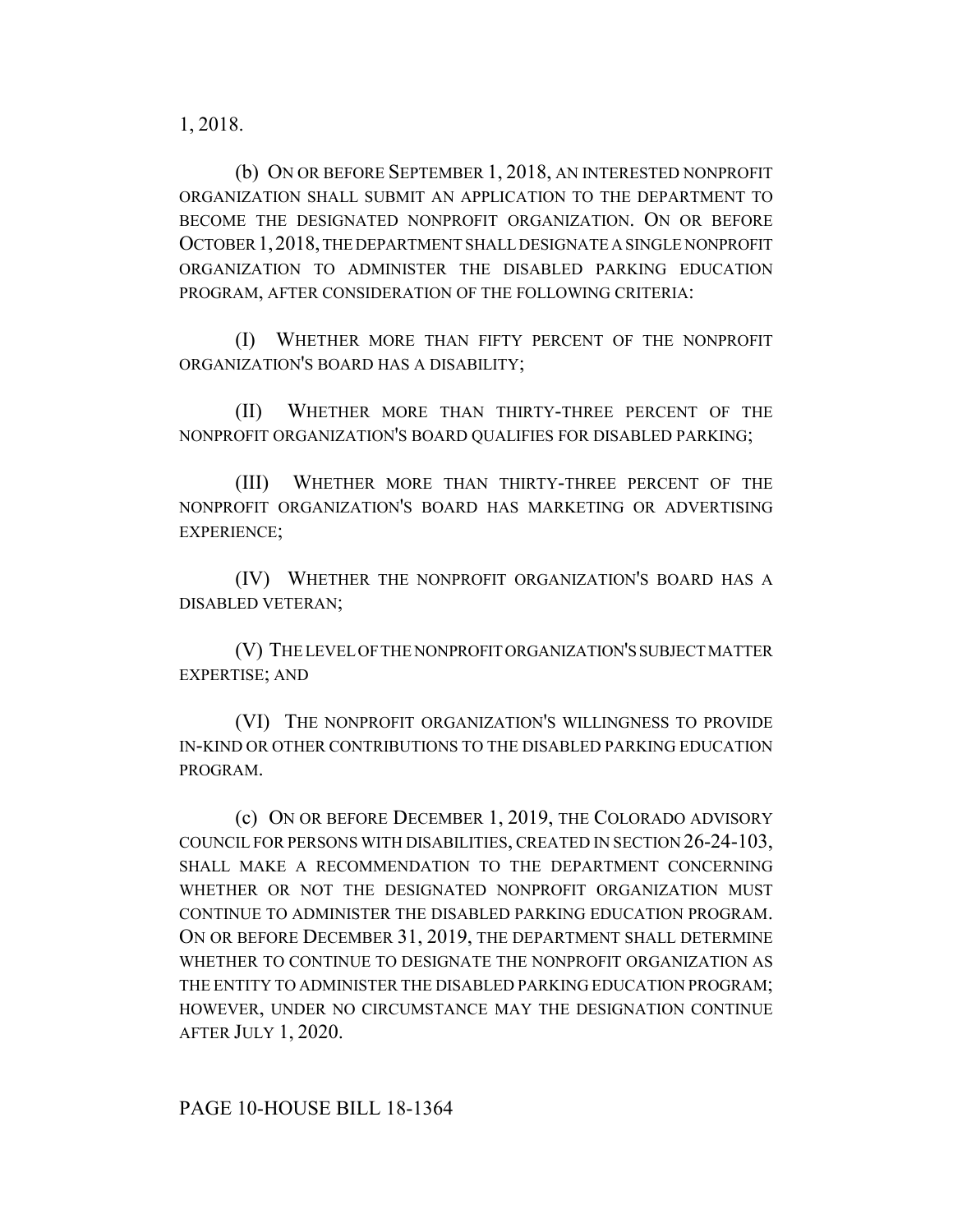(d) NO LATER THAN ONE MONTH FOLLOWING THE TERMINATION OF THE CONTRACT WITH THE DESIGNATED NONPROFIT ORGANIZATION PURSUANT TO SUBSECTION (2)(c) OF THIS SECTION, THE DEPARTMENT SHALL DISTRIBUTE THE MONEY APPROPRIATED TO IT FOR THE DISABLED PARKING EDUCATION PROGRAM PURSUANT TO SUBSECTION (2)(a) OF THIS SECTION TO THE COLORADO ADVISORY COUNCIL FOR PERSONS WITH DISABILITIES FOR THE PURPOSES OF THIS SECTION FOR THE CONTINUED IMPLEMENTATION OF THIS SECTION.

**SECTION 11.** In Colorado Revised Statutes, 42-3-204, **amend**  $(2)(d)$  introductory portion and  $(5)(d)$  as follows:

**42-3-204. Reserved parking for persons with disabilities applicability - definitions - rules.** (2) **Administration by the department.** (d) **Department to establish forms - rules.** The department, in consultation with the Colorado advisory council for persons with disabilities, created in section 24-45.5-103, C.R.S. SECTION 26-24-103, shall promulgate a rule creating an application and renewal form that:

(5) **Issuance of plate or placard - rules.** (d) **Department to give notice of rights and responsibilities.** When a person files an application for issuance or renewal of an identifying plate or placard under this section, the department shall provide to the applicant an informational pamphlet or other informational source, DEVELOPED BY THE DEPARTMENT, that describes reserved parking and the rights and responsibilities of the holders of identifying plates or placards. The pamphlet or other informational source shall be developed by the department in consultation with the Colorado advisory council for persons with disabilities, created in section 24-45.5-103, C.R.S. THE DEPARTMENT, IN CONSULTATION WITH THE COLORADO ADVISORY COUNCIL FOR PERSONS WITH DISABILITIES, CREATED IN SECTION 26-24-103, SHALL DEVELOP THE PAMPHLET OR OTHER INFORMATIONAL SOURCE.

**SECTION 12.** In Colorado Revised Statutes, 43-1-106, **amend**  $(4)(c)$  as follows:

**43-1-106. Transportation commission - powers and duties repeal.** (4) (c) As the terms of the members of the commission expire, the governor shall consider the appointment to the commission of one or more individuals with knowledge or experience in mass transportation in order

PAGE 11-HOUSE BILL 18-1364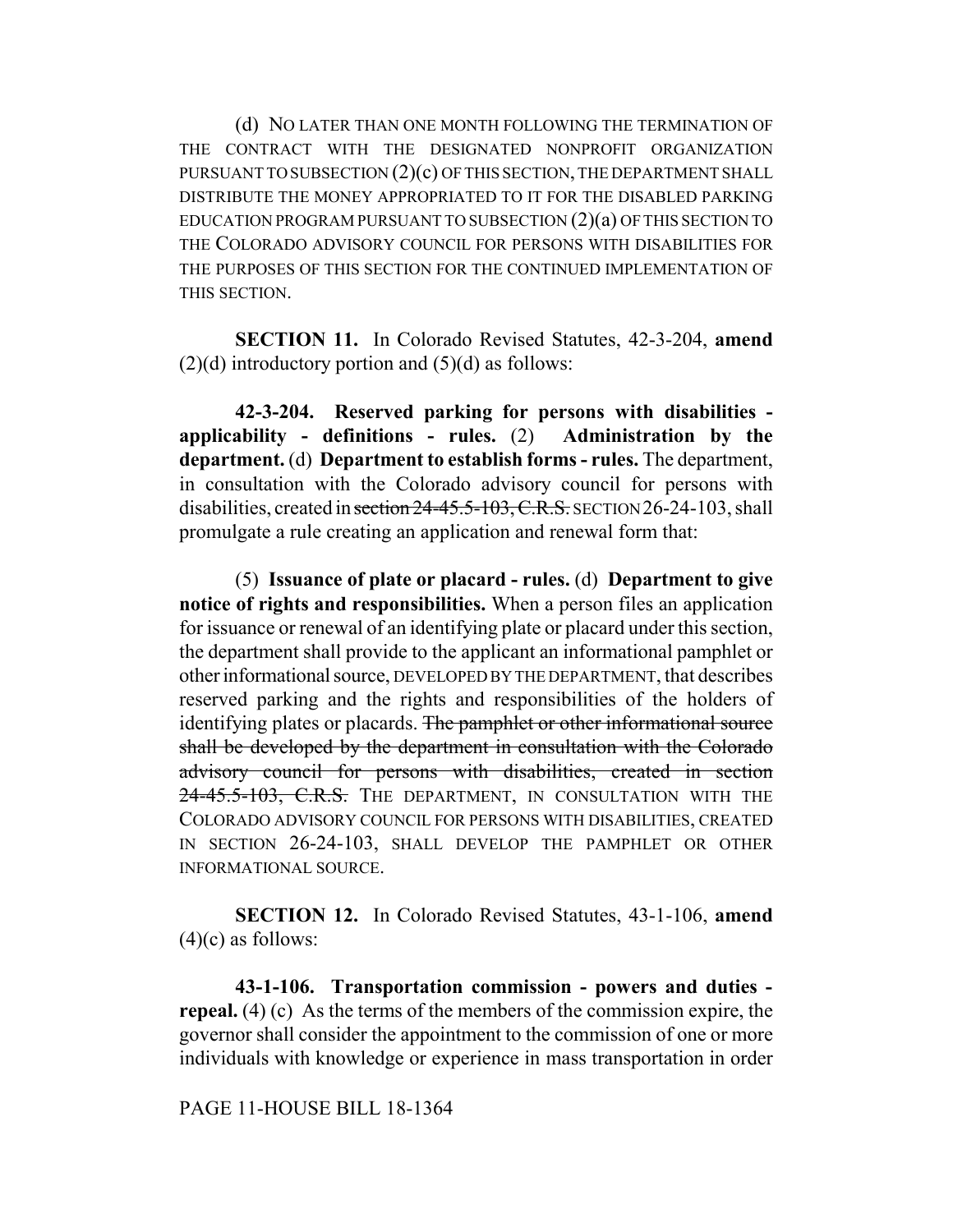to provide for a commission with expertise in different modes of transportation and shall consider the appointment to the commission of at least one individual with knowledge or experience in engineering. In making appointments to the commission, the governor is encouraged to include representation by at least one member who is a person with a disability, as defined in section  $24-45.5-102(2)$ , C.R.S. SECTION 24-34-301 (2.5), a family member of a person with a disability, or a member of an advocacy group for persons with disabilities, provided that the other requirements of this paragraph  $(e)$  SUBSECTION  $(4)(c)$  are met.

**SECTION 13. Appropriation.** For the 2018-19 state fiscal year, \$250,000 is appropriated to the department of human services for use by the executive director's office. This appropriation is from the general fund and is based on the assumption that the department will require an additional 1.0 FTE. To implement this act, the office may use this appropriation for the council for persons with disabilities.

**SECTION 14. Effective date.** This act takes effect July 1, 2018.

**SECTION 15. Safety clause.** The general assembly hereby finds,